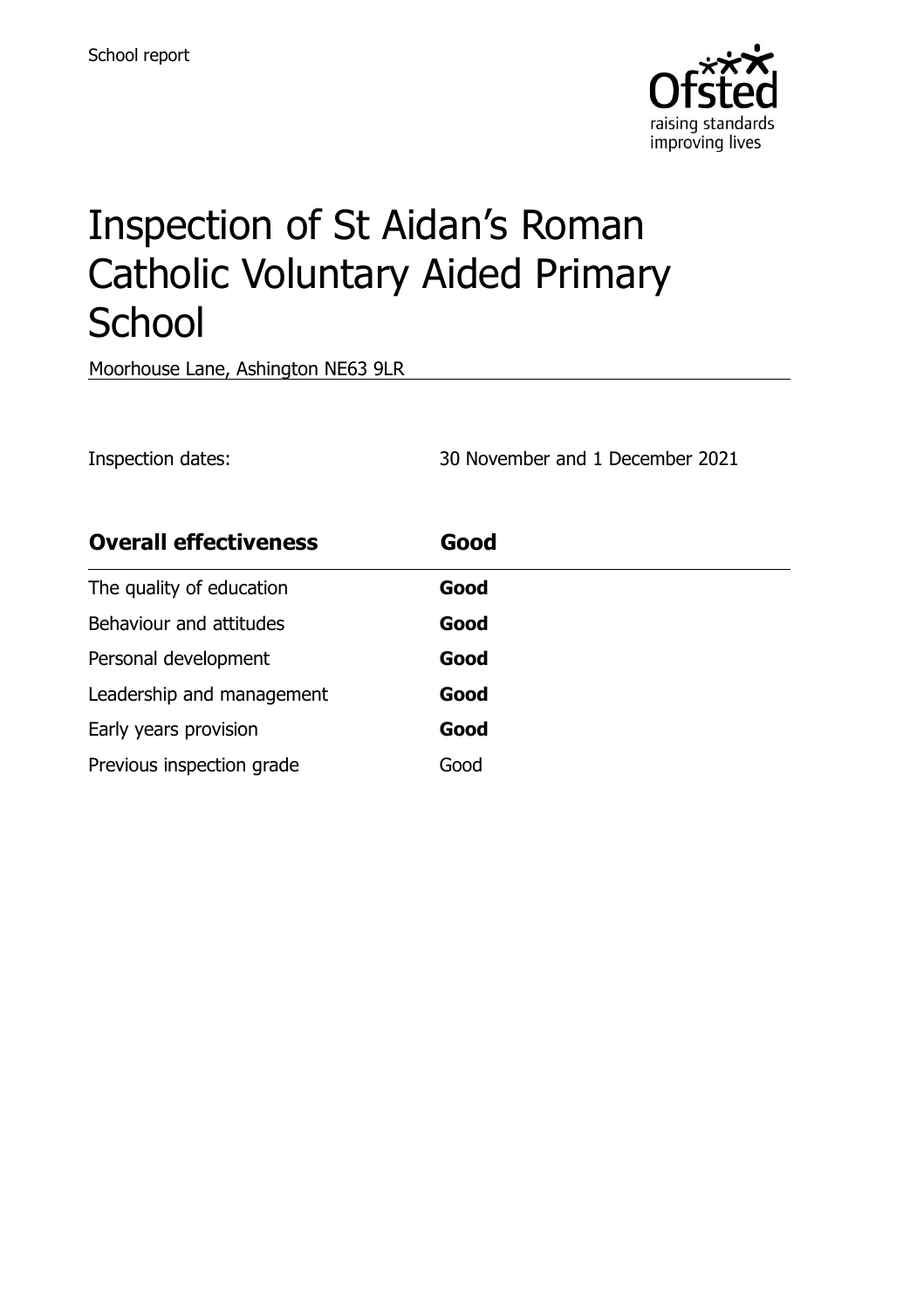

## **What is it like to attend this school?**

Pupils enjoy attending this school. There is a strong sense of kindness and mutual respect, in which all pupils thrive. Staff know pupils and their families well. Communication between school and home is strong. Leaders ensure that pupils get the support they need in order to learn.

Leaders have prioritised pupils' personal development. Staff demonstrate and teach pupils good personal and social skills. The behaviour of pupils is good. Pupils learn and play together happily from an early age. Children in Nursery and Reception quickly gain confidence and settle into routines. Older pupils show care and responsibility towards others, both in school and within the wider community. A growing range of clubs and activities helps pupils develop broader interests.

There is very little bullying. Pupils trust staff to deal with it effectively if it happens. Staff are alert to disagreements between pupils. They intervene quickly to help pupils sort them out. As a result, pupils feel happy and safe in school.

Leaders have high expectations for what pupils will achieve. They ensure that reading, writing, mathematics and science are well taught. Leaders have detailed plans in place to strengthen the rest of the curriculum. Pupils work hard in lessons, enjoy their learning and are proud of their achievements.

#### **What does the school do well and what does it need to do better?**

Leaders are improving the quality of education for all pupils. They have high aspirations for the school. Leaders have improved the teaching of reading, mathematics, science and pupils' personal development. This work is having a positive impact on learning for all pupils, including those who are disadvantaged.

Most leaders are new to their roles. They have begun working with experienced headteachers from the Bishop Bewick Catholic Education Trust. This collaboration is helping leaders improve curriculum plans for foundation subjects.

Leaders have prioritised reading and phonics. Staff in the early years are well trained. They take every opportunity to develop children's vocabulary and communication skills. Books and stories form a key part of the curriculum. As a result, even the youngest children enjoy talking about the stories they have heard. This means that children are well prepared for phonics lessons in Reception.

From this strong start in the early years, children are quick to learn to read. Leaders ensure that phonics is taught systematically. Pupils read books that match the sounds they know. They get used to discussing books with adults from the beginning of their time in Nursery. This approach continues throughout the school. Because of this, pupils have a strong understanding of what they read. Most pupils are fluent readers by the time they enter key stage 2. Staff are quick to identify and support any pupils who fall behind. These pupils soon catch up.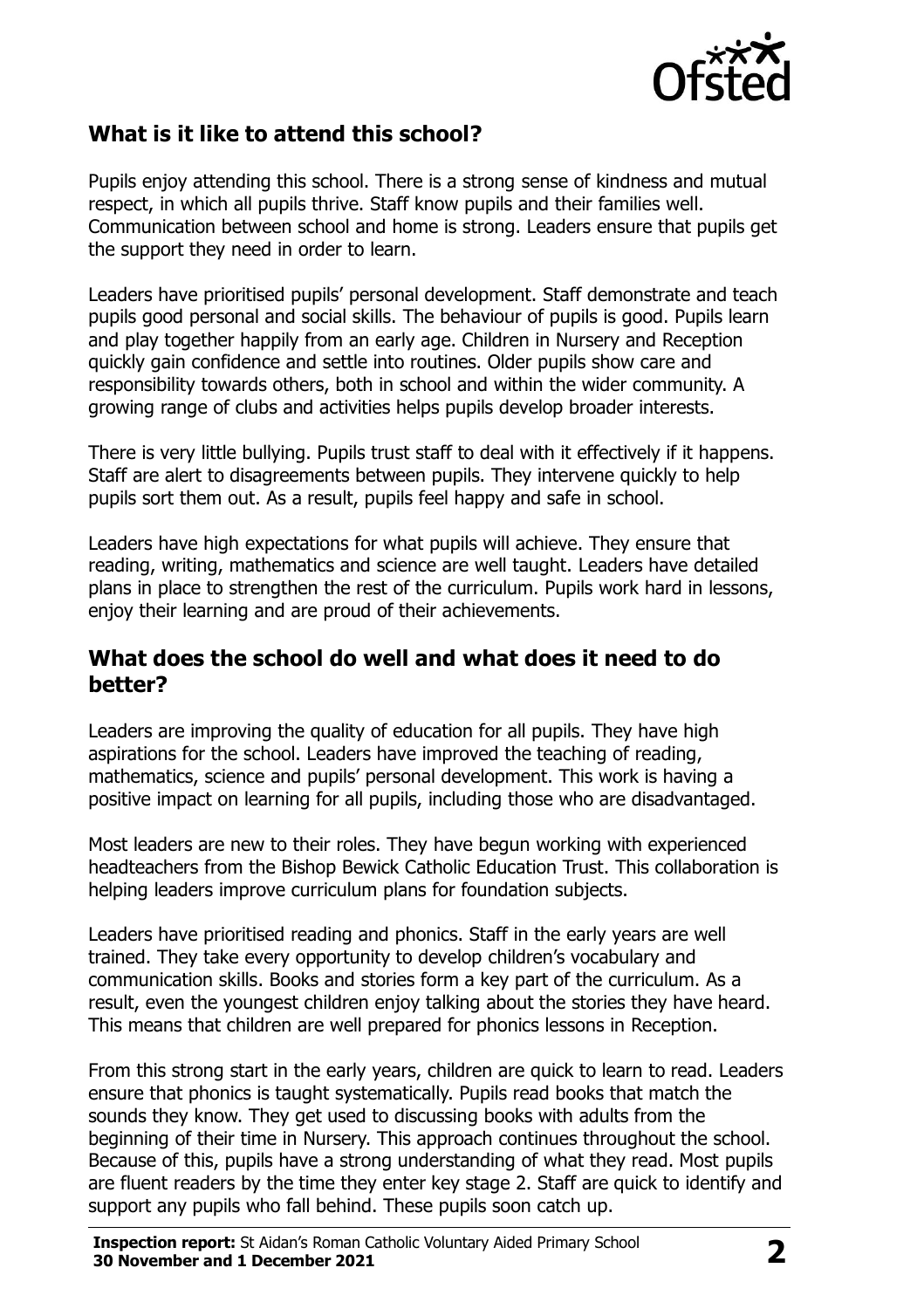

Leaders have made changes to the teaching of mathematics and science. They have established when and how teachers should introduce important subject content. Leaders have given teachers the training that they need to do this. As a result of these changes, pupils know and remember the mathematics and science they are taught. Teachers check pupils' understanding regularly. Extra help is provided when it is needed. Pupils are enthusiastic about their learning. Several of the pupils inspectors spoke to aspire to become mathematicians or scientists in the future.

Pupils' learning in other subjects, such as geography and history, is not as strong. Pupils do not always have the prior knowledge they need to understand new learning. This is because learning in these subjects is not sequenced clearly. Some teachers have the subject expertise to correct this for their pupils, but others do not. Leaders, including governors, are well aware of the need to improve pupils' learning in foundation subjects. They have plans to train more teachers as subject leaders and they are working with the trust to develop sequenced curriculum plans.

Pupils with special educational needs and/or disabilities (SEND) make strong progress. Staff identify pupils' needs as soon as they start school. The special educational needs coordinator works with parents, teachers and external agencies to get pupils the extra help they need. Parents appreciate this support. They say it has had a positive impact on their children. Strong communication between staff when pupils move year groups helps pupils with SEND to make a good start on the next stage of their learning.

Leaders want pupils to be successful members of society. They have implemented an effective curriculum to support pupils' personal and social development. Pupils learn about healthy lifestyles, online safety and healthy relationships in lessons. Teachers ensure that lessons are relevant to pupils' previous experiences. Pupils value these lessons. Leaders give pupils opportunities to raise money for good causes and learn about differing world views. Pupils eagerly accept responsibility. An elected school council plays an active role in the direction of the school. Pupils show understanding and a desire to make a positive difference to the world around them.

### **Safeguarding**

The arrangements for safeguarding are effective.

Governors provide robust oversight of safeguarding arrangements. They check on leaders' work to make sure that pupils are safe. Leaders have made sure that the curriculum teaches pupils how to be safe in modern society. Leaders make thorough checks on all adults who work in the school. They ensure that the proper arrangements are in place to keep the school site safe.

Staff know pupils well. Staff are well trained and quick to spot signs that pupils may be at risk. Leaders work well with external agencies and parents to support pupils' needs.

Pupils know where they can find help if they need it.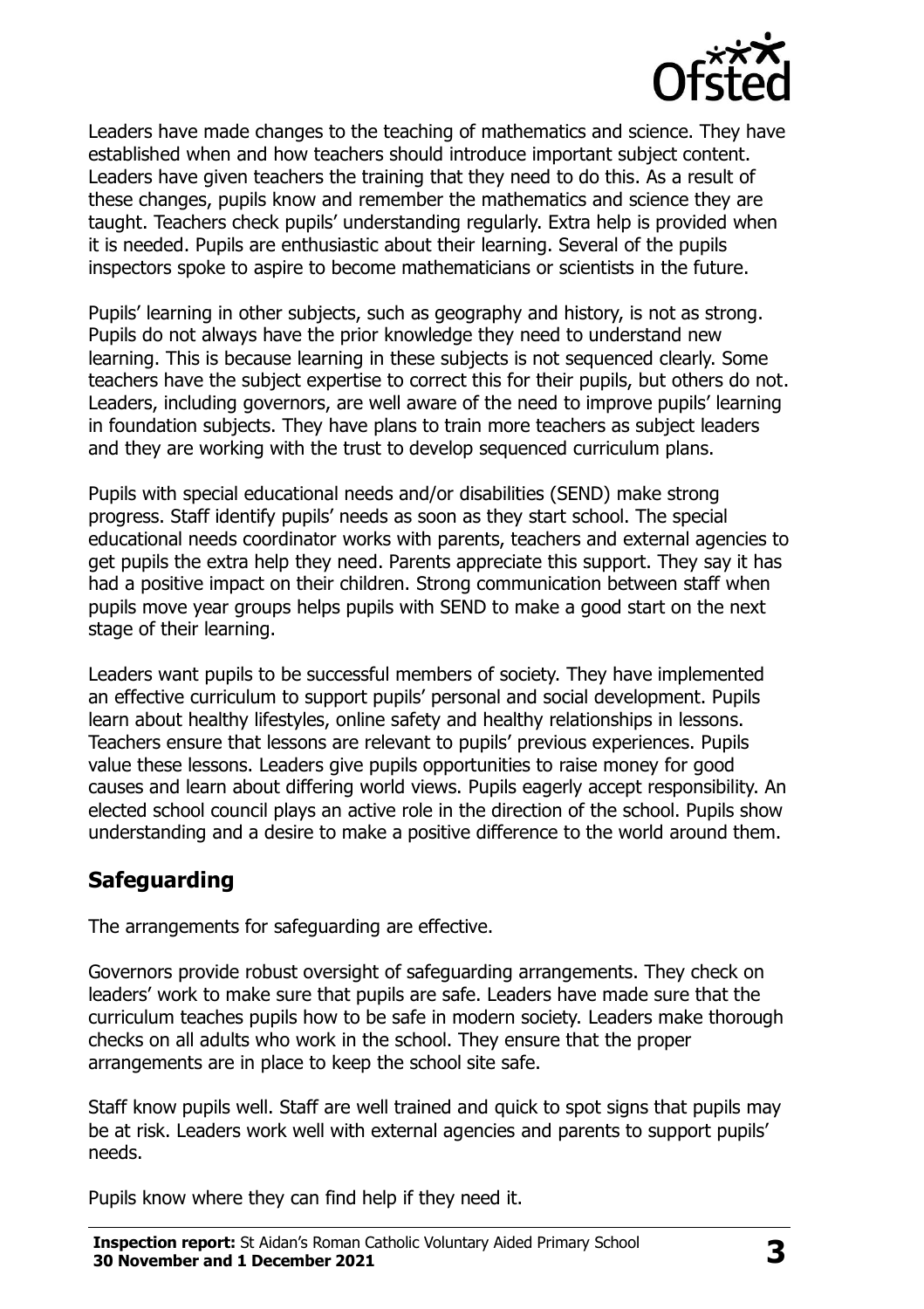

# **What does the school need to do to improve?**

#### **(Information for the school and appropriate authority)**

- The curriculum for foundation subjects does not support pupils in gaining the depth of knowledge they need. Unlike in the core subject plans, the curriculum in foundation subjects is not well sequenced. New learning does not build carefully on what has been taught previously. Leaders need to implement their new, sequenced plans for the foundation curriculum so that teachers know what they need to teach and when they need to teach it.
- Some teachers do not have enough subject expertise to identify and prioritise key learning in some of the foundation subjects. Senior leaders need to implement their plans to ensure teachers are supported in broadening their subject knowledge and becoming effective subject leaders.

#### **How can I feed back my views?**

You can use [Ofsted Parent View](http://parentview.ofsted.gov.uk/) to give Ofsted your opinion on your child's school, or to find out what other parents and carers think. We use information from Ofsted Parent View when deciding which schools to inspect, when to inspect them and as part of their inspection.

The Department for Education has further quidance on how to complain about a school.

If you are the school and you are not happy with the inspection or the report, you can [complain to Ofsted.](http://www.gov.uk/complain-ofsted-report)

### **Further information**

You can search for [published performance information](http://www.compare-school-performance.service.gov.uk/) about the school.

In the report, '[disadvantaged pupils](http://www.gov.uk/guidance/pupil-premium-information-for-schools-and-alternative-provision-settings)' refers to those pupils who attract government pupil premium funding: pupils claiming free school meals at any point in the last six years and pupils in care or who left care through adoption or another formal route.

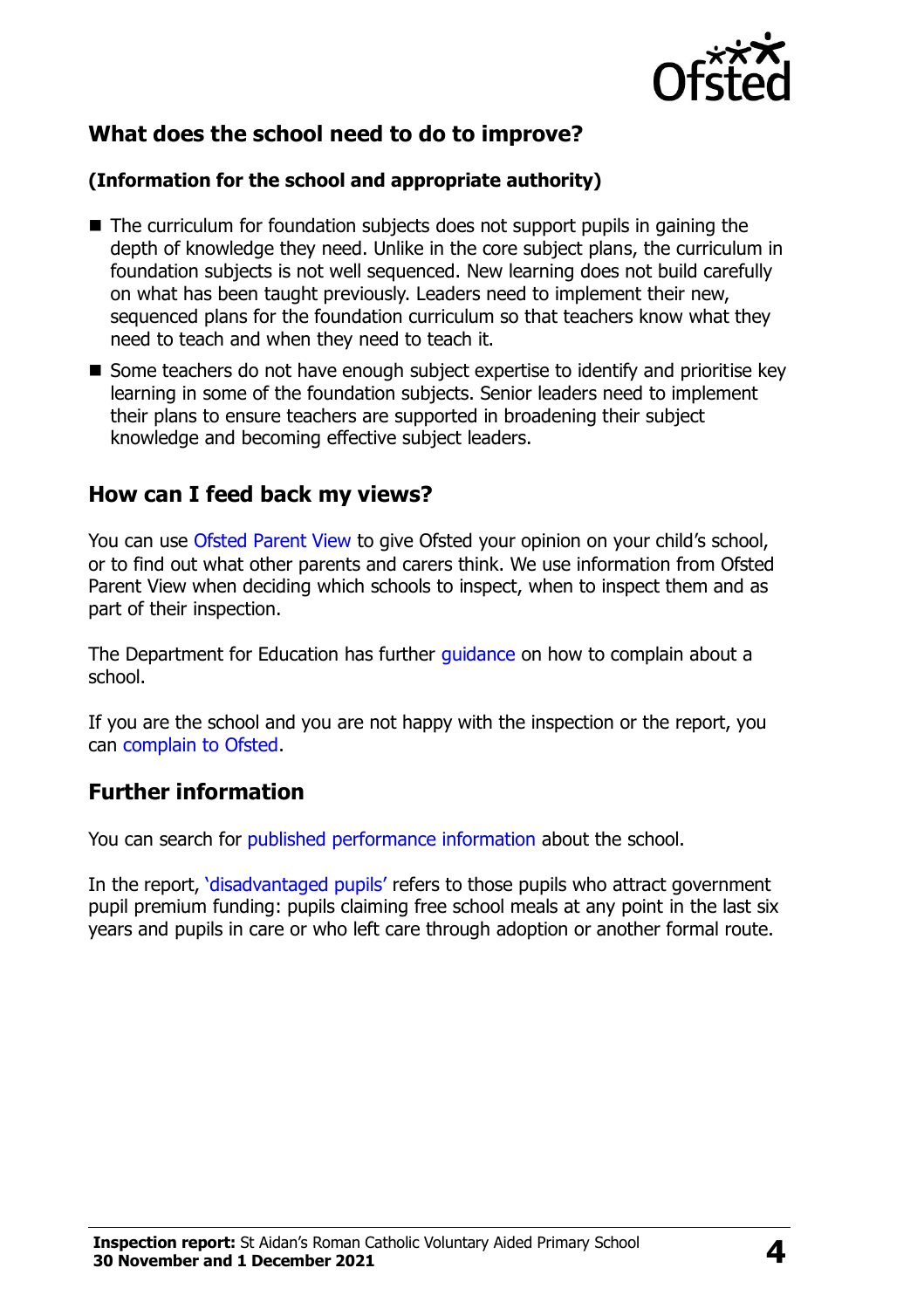

# **School details**

| Unique reference number             | 122307                                                               |  |
|-------------------------------------|----------------------------------------------------------------------|--|
| <b>Local authority</b>              | Northumberland                                                       |  |
| <b>Inspection number</b>            | 10200630                                                             |  |
| <b>Type of school</b>               | Primary                                                              |  |
| <b>School category</b>              | Voluntary aided                                                      |  |
| Age range of pupils                 | 3 to 11                                                              |  |
| <b>Gender of pupils</b>             | Mixed                                                                |  |
| Number of pupils on the school roll | 251                                                                  |  |
| <b>Appropriate authority</b>        | The governing body                                                   |  |
| <b>Chair of governing body</b>      | Ann Howe                                                             |  |
| <b>Headteacher</b>                  | Michael Moran                                                        |  |
| Website                             | www.st-aidans.northumberland.sch.uk                                  |  |
| Date of previous inspection         | 24 January 2017, under section 8 of the<br><b>Education Act 2005</b> |  |

# **Information about this school**

- The headteacher and deputy headteacher have been in post in an acting capacity since September 2021.
- The school is part of the Diocese of Hexham and Newcastle and is due to join the Bishop Bewick Catholic Education Trust.
- The school's most recent diocesan inspection was in February 2019.
- The school does not use any alternative provision for its pupils.

### **Information about this inspection**

The inspectors carried out this inspection under section 5 of the Education Act 2005.

This was the first routine inspection the school received since the COVID-19 pandemic began. Inspectors discussed the impact of the pandemic with school leaders and have taken that into account in their evaluation.

■ During this inspection, inspectors met with the headteacher, the deputy headteacher and other members of the senior leadership team. The lead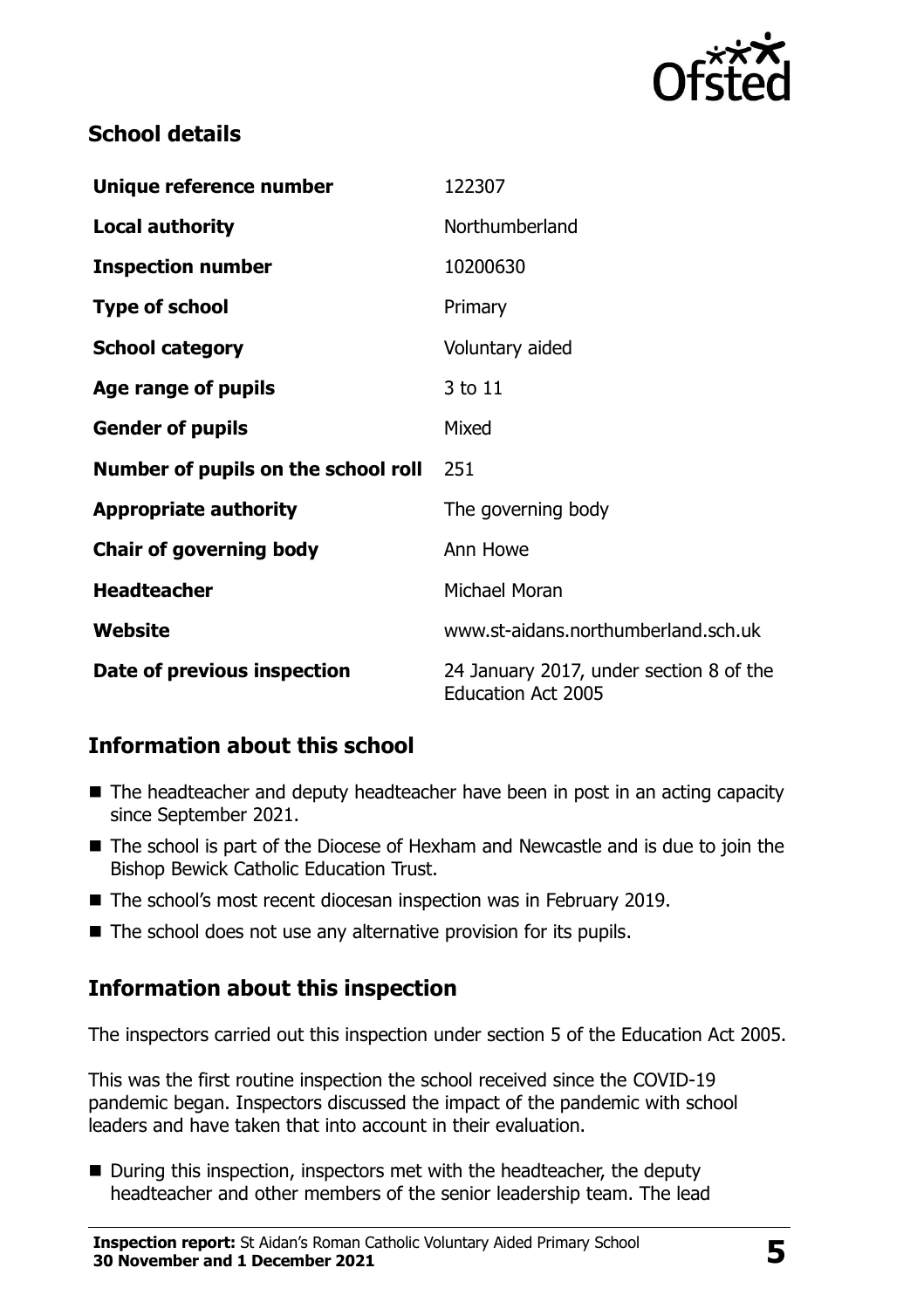

inspector met with governors, including the chair of the governing body. The lead inspector also held conversations with a representative of the local authority, representatives of the Bishop Bewick Catholic Education Trust and a representative of the Diocese of Hexham and Newcastle. Inspectors spoke with several teaching and support staff and considered responses to Ofsted's staff questionnaire.

- $\blacksquare$  Inspectors met with pupils throughout the inspection, both formally and informally, during breaktimes, lessons and breakfast club.
- Inspectors carried out deep dives in early reading, mathematics, geography and science. Inspectors met with subject leaders, visited lessons, listened to pupils read to a familiar adult, talked with pupils and looked at pupils' work. Inspectors also spoke with pupils about their learning in other subjects.
- To evaluate the school's management of safeguarding, inspectors considered relevant school policies and examined the single central record and the school's procedures for the safer recruitment of staff. Inspectors talked with staff, governors and pupils to check their views on safeguarding.
- Inspectors considered responses to the Ofsted Parent View questionnaire and spoke with parents at the beginning of the school day.

#### **Inspection team**

| Ian Dawson, lead inspector | Ofsted Inspector |
|----------------------------|------------------|
| Mark Nugent                | Ofsted Inspector |
| Catherine Beard            | Ofsted Inspector |